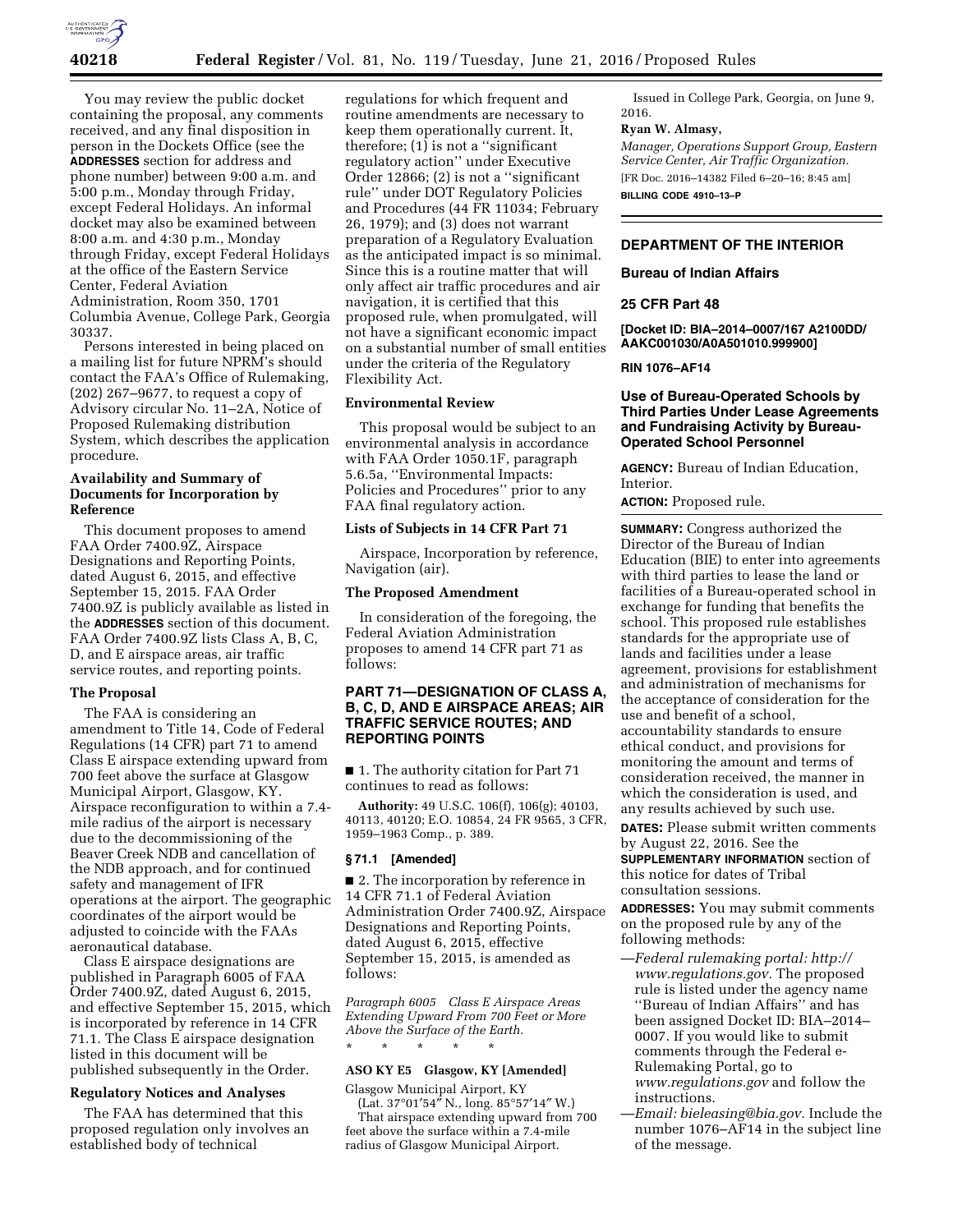—*Mail or hand-delivery:* Elizabeth Appel, Office of Regulatory Affairs & Collaborative Action, U.S. Department of the Interior, 1849 C Street NW., MS 3642, Washington, DC 20240. Include the number 1076–AF14 on the envelope. Please note, email or *[www.regulations.gov](http://www.regulations.gov)* are the preferred methods for submitting comments; there is no need to submit a hard copy if you have submitted the comments through either of these electronic methods.

Comments on the Paperwork Reduction Act information collections contained in this rule are separate from comments on the substance of the rule. Submit comments on the information collection requirements in this rule to the Desk Officer for the Department of the Interior by email at *[OIRA](mailto:OIRA_Submission@omb.eop.gov)*\_ *[Submission@omb.eop.gov](mailto:OIRA_Submission@omb.eop.gov)* or by facsimile at (202) 395–5806. Please also send a copy of your comments to *[comments@bia.gov.](mailto:comments@bia.gov)* 

We cannot ensure that comments received after the close of the comment period (see **DATES**) will be included in the docket for this rulemaking and considered. Comments sent to an address other than those listed above will not be included in the docket for this rulemaking.

#### **FOR FURTHER INFORMATION CONTACT:**

Vicki Forrest, Deputy Director for School Operations, Bureau of Indian Education, (202) 208–6123.

### **SUPPLEMENTARY INFORMATION:**

I. Background

- II. Summary of Proposed Rule
- III. Tribal Consultation
- IV. Procedural Requirements
- A. Regulatory Planning and Review (E.O. 12866)
- B. Regulatory Flexibility Act
- C. Small Business Regulatory Enforcement Fairness Act
- D. Unfunded Mandates Reform Act
- E. Takings (E.O. 12630)
- F. Federalism (E.O. 13132)
- G. Civil Justice Reform (E.O. 12988) H. Consultation With Indian Tribes (E.O. 13175)
- I. Paperwork Reduction Act
- J. National Environmental Policy Act
- K. Effects on the Energy Supply (E.O.
- 13211)
- L. Clarity of This Regulation
- M. Public Availability of Comments

#### **I. Background**

Public Laws 112–74 and 113–235 authorize the Director of BIE, or the Director's designee, to enter into agreements with public and private persons and entities allowing them to lease the land or facilities of a Bureauoperated school in exchange for consideration (in the form of funds) that benefits the school. The head of the

school is to determine the manner in which the consideration will be used to benefit the school, as long as they are for school purposes otherwise authorized by law. Congress provided that any funds under this section will not affect or diminish appropriations for the operation and maintenance of Bureauoperated schools, and that no funds will be withheld from distribution to the budget of a school due to receipt of such funds.

These public laws also allow personnel of Bureau-operated schools to participate in fundraising activity for the benefit of a Bureau-operated school in their official capacity, as part of their official duties.

To carry out these public law provisions, the Acts require the Secretary of the Interior to promulgate regulations. The Acts provide that the regulations must include standards for the appropriate use of Bureau-operated school lands and facilities by third parties under a rental or lease agreement; provisions for the establishment and administration of mechanisms for the acceptance of consideration for the use and benefit of a school; accountability standards to ensure ethical conduct; and provisions for monitoring the amount and terms of consideration received, the manner in which the consideration is used, and any results achieved by such use.

#### **II. Summary of Proposed Rule**

This rule would establish a new Code of Federal Regulations (CFR) part to implement the leasing and fundraising authority that Congress granted to BIA under Public Laws 112–74 and 113–235. The leasing provisions of this rule would apply only to facilities and land operated by the BIE. This proposed rule would not apply to public schools, Public Law 100–297 Tribally controlled grant schools, or Public Law 93–638 contract schools. This rule would implement statutory leasing authority specific to leasing of Bureau-operated facilities and land and be separate from the general statutory authority for leasing. To obtain approval of a lease of a Bureau-operated facility or land, one would need to comply with this new regulation, rather than the more generally applicable regulations at 25 CFR part 162. We note that nothing in this rule affects 25 CFR 31.2, which allows for use of Bureau-operated school facilities or land for community activities and adult education activities upon approval by the superintendent or officer-in-charge, where no consideration is received in exchange for the use of the facilities. The fundraising provisions of this proposed

rule would apply only to employees of schools operated by the BIE.

Subpart A of the proposed rule would set forth the purpose, definitions, and other general provisions applicable to both leasing and fundraising.

Subpart B would establish the mechanisms and standards by which the Bureau may lease Bureau-operated school facilities and land to third parties. The proposed rule allows only the BIE Director or his or her designee to enter into leases and sets forth the standards the BIE Director (or designee) will use to determine whether to enter into a lease, including that the lease provides a net financial benefit to the school, that it meets certain standards (*e.g.,* complies with the mission of the school, conforms to principles of good order and discipline), and ensures the lease does not compromise the safety and security of students and staff or damage facilities. This subpart also establishes what provisions a lease must include, what actions are necessary if permanent improvements are to be constructed under the lease, and how the Bureau will ensure compliance with the lease. This subpart provides that the Bureau may only accept funds (as opposed to in-kind consideration) as consideration for a lease and may only use the funds for school purposes. It establishes how the Director will determine what amount is proper for lease consideration, and establishes the mechanics for lessees to pay consideration and how the Bureau will process the funds. Bureau-operated school personnel would be required to report quarterly on any active leases to the Director and others, including an accounting of all expenditures and supporting documentation showing expenditures were made for school purposes.

Subpart C of the proposed rule addresses fundraising activities by Bureau personnel on behalf of Bureauoperated schools. (Nothing in this proposed rule affects fundraising activities by students.) This subpart allows authorized personnel to spend a reasonable portion of his or her official duties fundraising, and allows unlimited fundraising in a personal capacity when not on duty. This subpart limits the types of fundraising an employee may conduct to ensure fundraising maintains the school's integrity, the Bureau's impartiality, and public confidence in the school. Certain approvals would be required before personnel may accept a donation on behalf of a school, and each Bureauoperated school that has received donations would be required to report quarterly to the Director and others,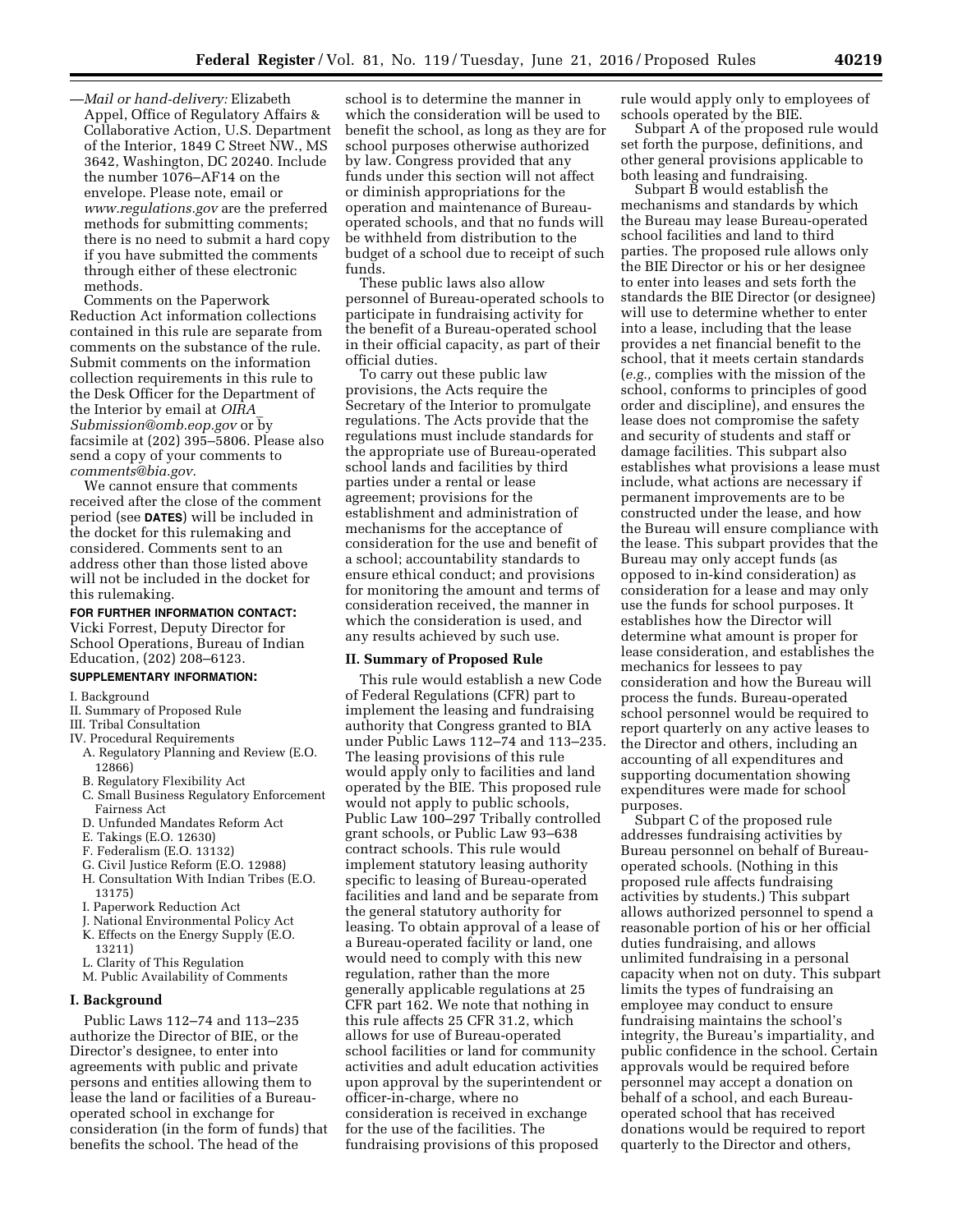including an accounting of all expenditures and supporting documentation showing expenditures were made for school purposes.

### **III. Tribal Consultation**

The Department is hosting a listening session on the proposed rule at 3 p.m. (local time) on Monday, June 27, 2016 in Spokane, Washington, in conjunction with the National Congress of American Indians mid-year conference.

The Department will also be hosting the following consultation sessions on this proposed rule:

| Date | Гіmе | Location                                                                                                                             |
|------|------|--------------------------------------------------------------------------------------------------------------------------------------|
|      |      | Teleconference: Call-In Number (877) 924–1752; passcode 1484699.<br>Teleconference: Call-In Number (877) 324-8525; passcode 7359354. |

## **IV. Procedural Requirements**

## *A. Regulatory Planning and Review (E.O. 12866)*

Executive Order (E.O.) 12866 provides that the Office of Information and Regulatory Affairs (OIRA) at the Office of Management and Budget (OMB) will review all significant rules. OIRA has determined that this rule is not significant.

E.O. 13563 reaffirms the principles of E.O. 12866 while calling for improvements in the Nation's regulatory system to promote predictability, to reduce uncertainty, and to use the best, most innovative, and least burdensome tools for achieving regulatory ends. The E.O. directs agencies to consider regulatory approaches that reduce burdens and maintain flexibility and freedom of choice for the public where these approaches are relevant, feasible, and consistent with regulatory objectives. E.O. 13563 emphasizes further that regulations must be based on the best available science and that the rulemaking process must allow for public participation and an open exchange of ideas.

We have developed this rule in a manner consistent with these requirements.

#### *B. Regulatory Flexibility Act*

The Department of the Interior certifies that this document will not have a significant economic effect on a substantial number of small entities under the Regulatory Flexibility Act (5 U.S.C. 601 *et seq.*). It does not change current funding requirements and any economic effects on small entities would be fees charged for the use of the facilities, which would not have a significant economic effect on them. Small entities would rent the facilities only if the fees charged are reasonable.

# *C. Small Business Regulatory Enforcement Fairness Act*

This proposed rule is not a major rule under 5 U.S.C. 804(2), the Small Business Regulatory Enforcement Fairness Act. This proposed rule:

(a) Will not have an annual effect on the economy of \$100 million or more.

(b) Will not cause a major increase in costs or prices for consumers, individual industries, Federal, State, or local government agencies, or geographic regions.

(c) Will not have significant adverse effects on competition, employment, investment, productivity, innovation, or the ability of the U.S.-based enterprises to compete with foreign-based enterprises.

# *D. Unfunded Mandates Reform Act*

This proposed rule does not impose an unfunded mandate on State, local, or Tribal governments or the private sector of more than \$100 million per year. The proposed rule does not have a significant or unique effect on State, local, or Tribal governments or the private sector. A statement containing the information required by the Unfunded Mandates Reform Act (2 U.S.C. 1531 *et seq.*) is not required.

#### *E. Takings (E.O. 12630)*

This proposed rule does not affect a taking of private property or otherwise have taking implications under Executive Order 12630. A takings implication assessment is not required.

### *F. Federalism (E.O. 13132)*

Under the criteria in section 1 of Executive Order 13132, this proposed rule does not have sufficient federalism implications to warrant the preparation of a federalism summary impact statement. A federalism summary impact statement is not required.

#### *G. Civil Justice Reform (E.O. 12988)*

This proposed rule complies with the requirements of Executive Order 12988. Specifically, this rule:

(a) Meets the criteria of section 3(a) requiring that all regulations be reviewed to eliminate errors and ambiguity and be written to minimize litigation; and

(b) Meets the criteria of section 3(b)(2) requiring that all regulations be written in clear language and contain clear legal standards.

# *H. Consultation With Indian Tribes (E.O. 13175)*

The Department of the Interior strives to strengthen its government-togovernment relationship with Indian Tribes through a commitment to consultation with Indian Tribes and recognition of their right to selfgovernance and Tribal sovereignty. We have evaluated this proposed rule under the Department's consultation policy and under the criteria in Executive Order 13175 and have identified substantial direct effects on federally recognized Indian Tribes that will result from this rulemaking. The Department acknowledges that Tribes with children attending Bureau-operated schools have an interest in this proposed rule because it provides for consideration for the leasing of Bureau-operated schools and fundraising standards for school employees. As such, the Department engaged Tribal government representatives by distributing a letter, dated June 19, 2014, with a copy of the draft rule and requesting comment on the draft rule by July 31, 2014. The Department received no comments on the draft rule, but has scheduled consultation sessions with Tribal officials on this proposed rule. (See Section III of this preamble for details on the dates and locations of the Tribal consultation sessions).

### *I. Paperwork Reduction Act*

This proposed rule contains information collections that require approval by OMB. The Department is seeking approval of a new information collection and a revision to an existing regulation, as follows.

*OMB Control Number:* 1076–NEW. *Title:* Use of Bureau-Operated Schools by Third Parties.

*Brief Description of Collection:* The Bureau of Indian Education (BIE) is proposing to establish standards for the appropriate use of lands and facilities by third parties. These standards address the following: the execution of lease agreements; the establishment and administration of mechanisms for the acceptance of consideration for the use and benefit of a Bureau-operated school;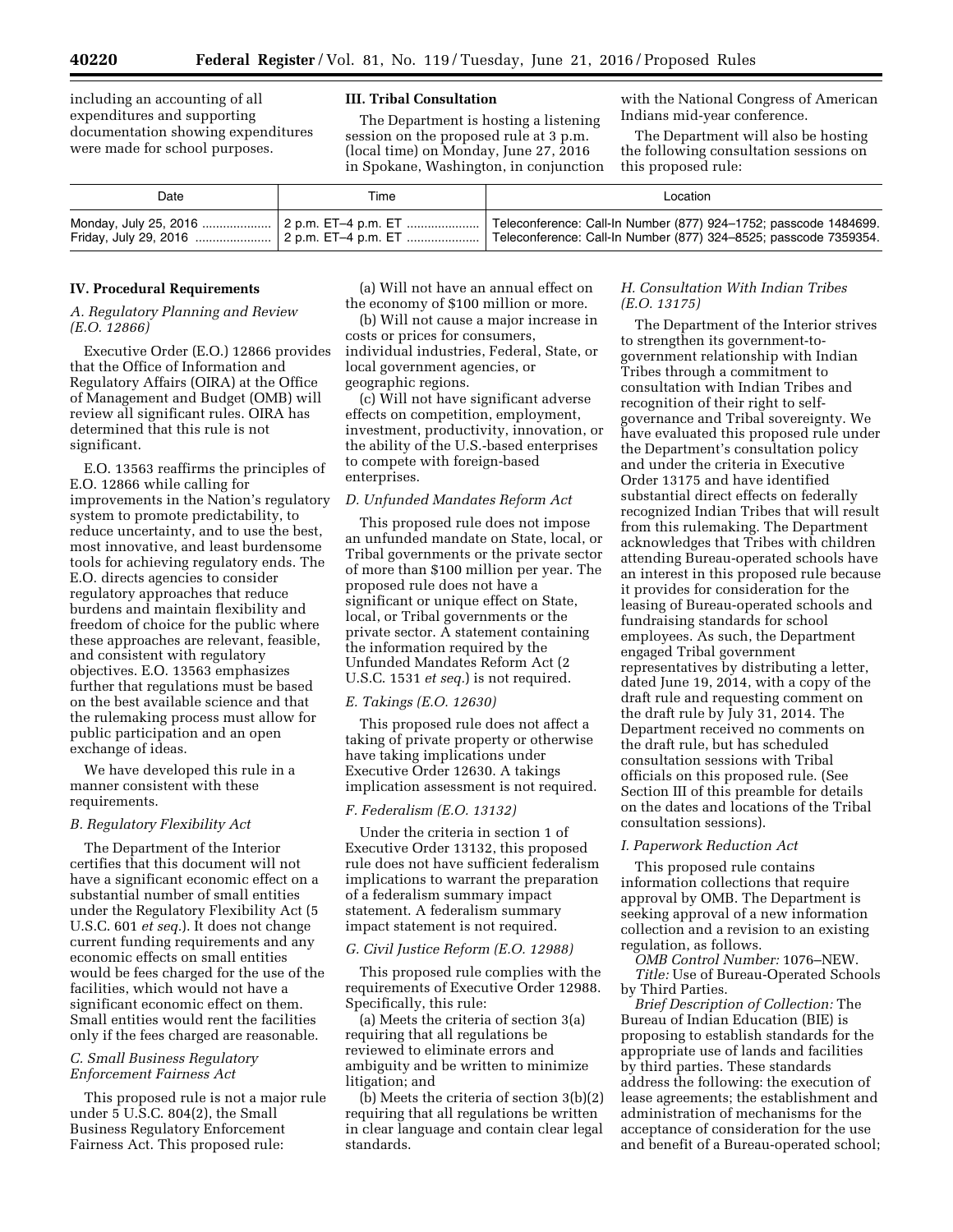the assurance of ethical conduct; and monitoring the amount and terms of consideration received, the manner in which the consideration is used, and any results achieved by such use. The paperwork burden associated with the proposed rule results from lease

provisions; lease violations; and assignments, subleases, or mortgages of leases.

*Type of Review:* New collection. *Respondents:* Individuals and Private Sector.

*Number of Respondents:* 24.

*Number of Responses:* 24.

*Frequency of Response:* Annually. *Estimated Time per Response:* One to three hours.

*Estimated Total Annual Hour Burden:*  68 hours.

*Estimated Total Annual Non-Hour Cost Burden:* \$0.

| CFR Cite       | Description                                                                                              | Number<br>respondents | Annual<br>responses | Burden<br>hours per<br>response | Total annual<br>burden hours |
|----------------|----------------------------------------------------------------------------------------------------------|-----------------------|---------------------|---------------------------------|------------------------------|
| 48.105, 48.106 | Provisions of leases and the construction of permanent<br>improvements under the lease (businesses).     | 17                    | 17                  |                                 | -51                          |
|                | 48.105, 48.106   Provisions of leases and the construction of permanent<br>improvements under the lease. |                       | з                   |                                 | 9                            |
|                |                                                                                                          |                       |                     |                                 |                              |
|                |                                                                                                          |                       |                     |                                 |                              |
|                | 48.118  Assignments, subleases, and mortgages of leases (busi-<br>nesses).                               |                       |                     |                                 |                              |
| 48.118         | Assignments, subleases, and mortgages of leases (indi-<br>viduals).                                      |                       |                     |                                 | 3                            |
|                | Total                                                                                                    | 24                    | 24                  |                                 | 68                           |

*OMB Control Number:* 1090–0009.

*Title:* Donor Certification Form.

*Brief Description of Collection:* This information will provide Department staff with the basis for beginning the evaluation as to whether the Department will accept the proposed donation. The authorized employee will receive the donor certification form in advance of accepting the proposed donation. The employee will then review the totality of circumstances surrounding the proposed donation to determine whether the Department can accept the donation and maintain its integrity, impartiality, and public confidence. We expect to receive 25 responses to this information collection annually. The burden associated with this information collection is already reflected in the approval of OMB Control Number 1090– 0009.

# *J. National Environmental Policy Act*

This proposed rule does not constitute a major Federal action significantly affecting the quality of the human environment. A detailed statement under the National Environmental Policy Act of 1969 (NEPA) is not required because the environmental effects of this proposed rule are too speculative to lend themselves to meaningful analysis and will later be subject to the NEPA process, unless covered by a categorical exclusion. (For further information see 43 CFR 46.210(i)). We have also determined that the rule does not involve any of the extraordinary circumstances listed in 43 CFR 46.215

that would require further analysis under NEPA.

# *K. Effects on the Energy Supply (E.O. 13211)*

This proposed rule is not a significant energy action under the definition in Executive Order 13211. A Statement of Energy Effects is not required.

### *L. Clarity of This Regulation*

We are required by Executive Orders 12866 and 12988 and by the Presidential Memorandum of June 1, 1998, to write all rules in plain language. This means that each rule we publish must:

a. Be logically organized;

b. Use the active voice to address readers directly;

- c. Use clear language rather than jargon; d. Be divided into short sections and sentences; and
	- e. Use lists and tables wherever possible.

If you feel that we have not met these requirements, send us comments by one of the methods listed in the **ADDRESSES** section. To better help us revise the rule, your comments should be as specific as possible. For example, you should tell us the numbers of the sections or paragraphs that are unclearly written, which sections or sentences are too long, the sections where you believe lists or tables would be useful, etc.

#### *M. Public Availability of Comments*

Before including your address, phone number, email address, or other personal identifying information in your comment, you should be aware that your entire comment—including your personal identifying information—may

be made publicly available at any time. While you can ask us in your comment to withhold your personal identifying information from public review, we cannot guarantee that we will be able to do so.

### **List of Subjects in 25 CFR Part 48**

Educational facilities, Indians education.

For the reasons given in the preamble, the Department of the Interior proposes to amend 25 CFR chapter I, subchapter E, to add part 48 to read as follows:

# **PART 48—LEASES COVERING BUREAU-OPERATED SCHOOLS AND FUNDRAISING ACTIVITIES AT BUREAU-OPERATED SCHOOLS**

#### **Subpart A—General Provisions**

Sec.

- 48.1 What is the purpose of this part?
- 48.2 What is the scope of this part?<br>48.3 What terms do I need to know?
- What terms do  $\overline{I}$  need to know?
- 48.4 What is considered unethical conduct in the context of this part?
- 48.5 What accounting standards will the Bureau use in monitoring the receipt, holding, and use of funds?
- 48.6 How long will the funds be available?
- 48.7 How does the Paperwork Reduction Act affect this part?

# **Subpart B—Leasing of Bureau-Operated Facilities**

- 48.101 Who may enter into a lease on behalf of a Bureau-operated school?
- 48.102 With whom may the Director enter into a lease?
- 48.103 What facilities may be leased?
- 48.104 What standards will the Director use in determining whether to enter into a lease?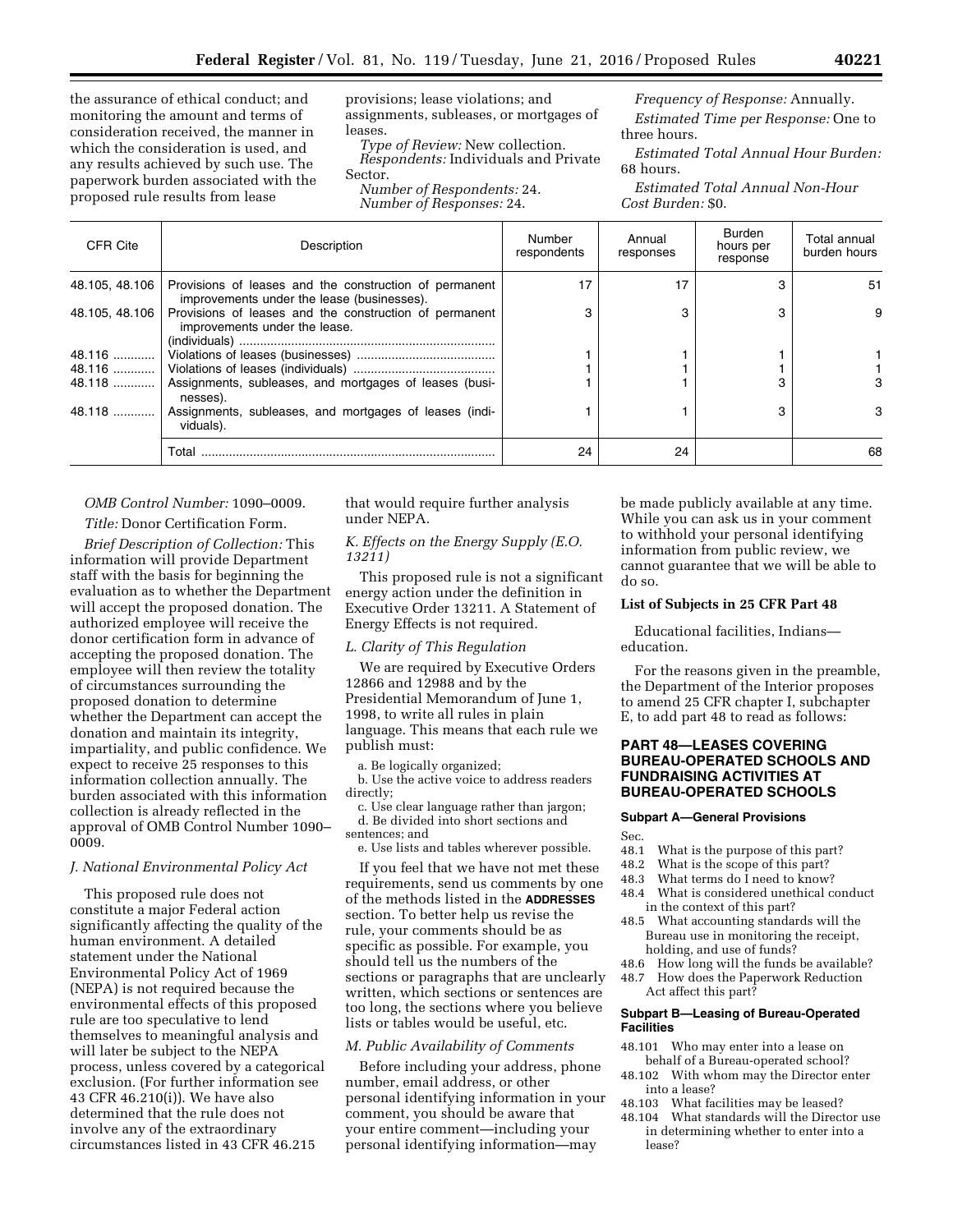- 48.105 What provisions must a lease contain?
- 48.106 May a lessee construct permanent improvements under a lease?
- 48.107 What consideration may a Bureauoperated school accept in exchange for a lease?
- 48.108 How will the Bureau determine appropriate consideration for a lease?
- 48.109 Who may use the funds? 48.110 For what purposes may a Bureau-
- operated school use the funds? 48.111 How does a lessee pay the Bureauoperated school under a lease?
- 48.112 How are lease payments processed?
- 48.113 Will late payment charges or special fees apply to delinquent lease payments?
- 48.114 How will the Bureau monitor the results achieved by the use of funds received from leases?
- 48.115 Who may investigate compliance with a lease?
- 48.116 What will the Bureau do about a violation of a lease?
- 48.117 What will the Bureau do if a lessee does not cure a lease violation on time?
- 48.118 May a lease be assigned, subleased, or mortgaged?

#### **Subpart C—Fundraising Activities**

- 48.201 To whom does this subpart apply?
- 48.202 May employees fundraise?
- 48.203 How much time may employees spend fundraising?
- 48.204 For what school purposes may employees fundraise?
- 48.205 What are the limitations on fundraising?
- 48.206 What approvals are necessary to accept a donation?
- 48.207 How may the donations solicited under this subpart be used?

**Authority:** 5 U.S.C. 301; 25 U.S.C. 2, 9; Pub. L. 112–74; Pub. L. 113–235.

#### **Subpart A—General Provisions**

#### **§ 48.1 What is the purpose of this part?**

(a) The purpose of this part is to set forth processes and procedures to:

(1) Implement authorization for the Director to lease or rent Bureau-operated school facilities in exchange for consideration in the form of funds;

(2) Establish mechanisms and standards for leasing or renting of Bureau-operated facilities, and management and use of the funds received as consideration;

(3) Describe allowable fundraising activities by the employees of Bureauoperated schools;

(4) Set accountability standards to ensure ethical conduct; and

(5) Establish provisions for monitoring the amount and terms of consideration received, the manner in which the consideration is used, and any results achieved by such use.

(b) Nothing in this part affects:

(1) 25 CFR 31.2, allowing for use of Federal Indian school facilities for community activities and adult

education activities upon approval by the superintendent or officer-in-charge, where no consideration is received in exchange for the use of the facilities;

(2) 26 CFR 31.7 and 36.43(g), establishing guidelines for student fundraising; or

(3) The implementing regulations for the Federal Employees Quarters Facilities Act, 5 U.S.C. 5911, at 41 CFR part 114–51 and policies at Departmental Manual part 400, chapter 3; or

(4) The use of Bureau-operated school facilities or lands by other Federal agencies so long as the use is memorialized in a written agreement between the BIE and the other Federal agency.

### **§ 48.2 What is the scope of this part?**

The leasing provisions of this part apply only to facilities operated by the BIE and the fundraising provisions of this part apply only to employees of schools operated by the BIE. This part does not apply to public schools, Public Law 100–297 Tribally controlled schools, or Public Law 93–638 contract or grant schools.

### **§ 48.3 What terms do I need to know?**

*Assistant Secretary* means the Assistant Secretary—Indian Affairs or his or her designee.

*Bureau* means the Bureau of Indian Education.

*Bureau official* means the official in charge of administrative functions for the Bureau under this part.

*Bureau-operated school* means a day or boarding school, or a dormitory for students attending a school other than a Bureau school, an institution of higher learning and associated facilities operated by the Bureau. This term does not include public schools, Public Law 100–297 Tribally controlled schools, or Public Law 93–638 contract or grant schools.

*Construction* means construction of new facilities, modification, or alteration of existing grounds or building structures.

*Designee* means a supervisory contracting specialist the Director designates to act on his or her behalf.

*Director* means the Director, Bureau of Indian Education.

*Department* means the Department of the Interior.

*Donation* means something of value (*e.g.,* funds, land, personal property) received from a non-Federal source without consideration or an exchange of value.

*Employee* means an employee of the Bureau working with or at a Bureauoperated school.

*Facilities* means land or facilities authorized for use by a Bureau-operated school.

*Funds* means money.

*Fundraising* means requesting donations, selling items, or providing a service, activity, or event to raise funds, except that writing a grant proposal to secure resources to support school purposes is not fundraising. Fundraising does not include requests for donated supplies, materials, in-kind services, or funds (*e.g.,* fees for school activities) that schools traditionally require or request parents and guardians of students to provide.

*Head of the School* means the Principal, President, School Supervisor, Residential Life Director, Superintendent of the School, or equivalent head of a Bureau-operated school where facilities are being leased under this Part.

*Lease* means a written contract or rental agreement executed in accordance with this part, granting the possession and use of facilities at a Bureau-operated school to a private or public person or entity in return for funds.

*Private person or entity* means an individual who is not acting on behalf of a public person or entity and includes, but is not limited to, private companies, nonprofit organizations and any other entity not included in the definition of public person or entity.

*Public person or entity* means a State, local, Federal or Tribal governmental agency or unit thereof.

*School purposes* means lawful activities and purchases for the benefit of students and school operations including, but not limited to: Academic, residential, and extra-curricular programs during or outside of the normal school day and year; books, supplies or equipment for school use; building construction, maintenance and/or operations; landscape construction, modifications, or maintenance on the school grounds.

### **§ 48.4 What is considered unethical conduct in the context of this part?**

Violation or the appearance of violation of any applicable ethics statute or regulation by an employee may be considered unethical conduct.

#### **§ 48.5 What accounting standards will the Bureau use in monitoring the receipt, holding, and use of funds?**

The Bureau will use applicable Federal financial accounting rules in monitoring the receipt, holding, and use of funds.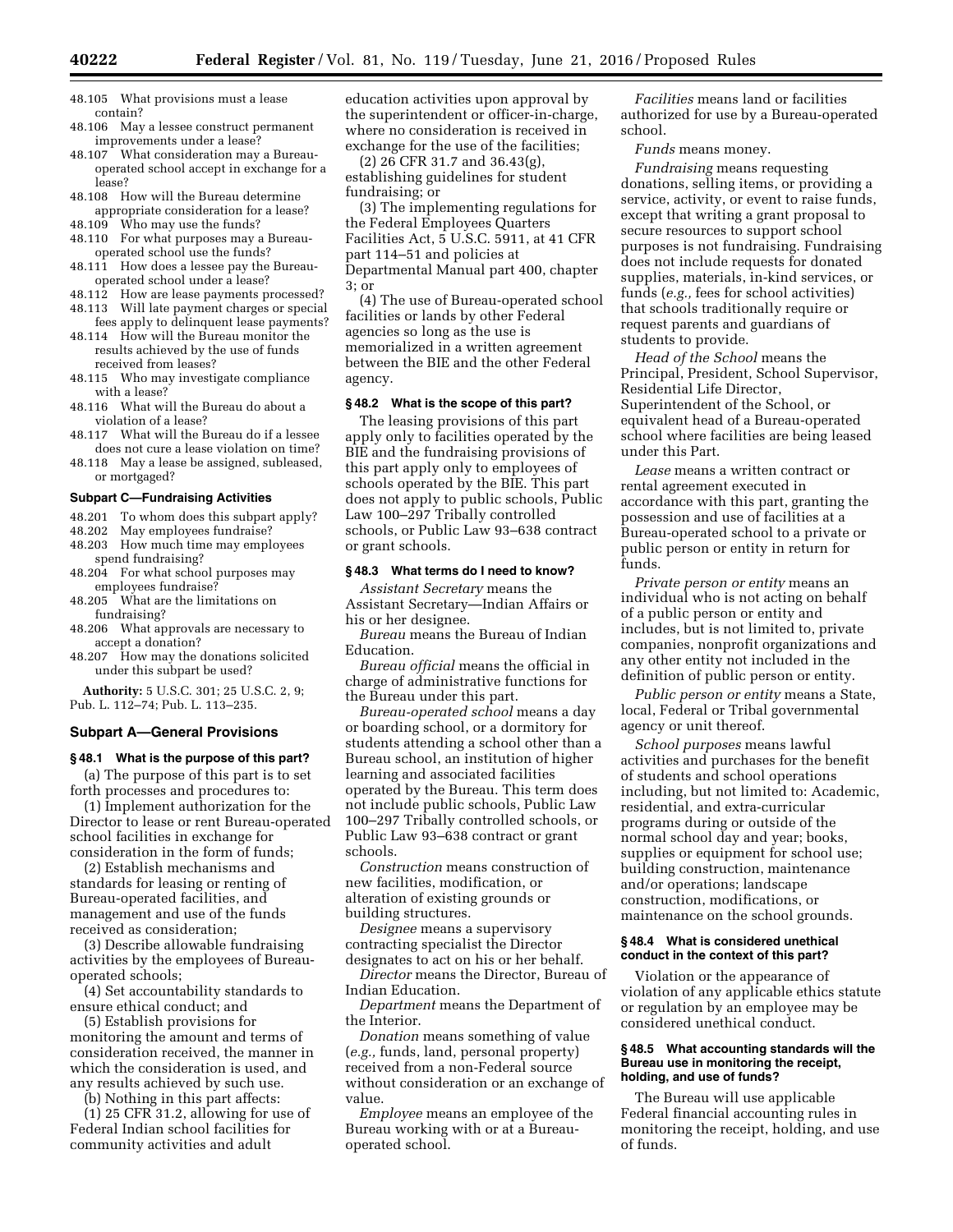### **§ 48.6 How long will the funds be available?**

Funds generated under these regulations remain available to the recipient school until expended, notwithstanding 31 U.S.C. 3302.

### **§ 48.7 How does the Paperwork Reduction Act affect this part?**

The collections of information in this part have been approved by the Office of Management and Budget under 44 U.S.C. 3501 *et seq.* and assigned OMB Control Number 1076–NEW and OMB Control Number 1090–0009. Response is required to obtain a benefit. A Federal agency may not conduct or sponsor, and you are not required to respond to, a collection of information unless it displays a currently valid OMB Control Number.

## **Subpart B—Leasing of Bureau-Operated Facilities**

### **§ 48.101 Who may enter into a lease on behalf of a Bureau-operated school?**

Only the Director or a designee may enter into leases.

# **§ 48.102 With whom may the Director enter into a lease?**

The Director or designee may lease to public or private persons or entities who meet the requirements of this part that are applicable to leasing activities.

# **§ 48.103 What facilities may be leased?**

Any portion of a Bureau-operated school facility may be leased as long as the lease does not interfere with the normal operations of the Bureauoperated school, student body, or staff, and otherwise meets applicable requirements of this part.

### **§ 48.104 What standards will the Director use in determining whether to enter into a lease?**

(a) The Director or designee will make the final decision regarding approval of a proposed lease. The Director or designee must ensure that the lease provides a net financial benefit to the school and that the Head of the School has certified, after consultation with the school board or board of regents, that the lease meets the standards in paragraph (b) of this section.

(b) The lease must:

(1) Comply with the mission of the school;

(2) Conform to principles of good order and discipline;

(3) Not interfere with existing or planned school activities or programs;

(4) Not interfere with school board staff and/or community access to the school;

(5) Not allow contact or access to students inconsistent with applicable law;

(6) Not result in any Bureau commitments after the lease expires; and

(7) Not compromise the safety and security of students and staff or damage facilities.

(c) The Director's or designee's decision on a proposed lease is discretionary and is not subject to review or appeal under part 2 of this chapter or otherwise.

### **§ 48.105 What provisions must a lease contain?**

(a) All leases of Bureau-operated facilities must identify:

(1) The facility, or portion thereof, being leased;

(2) The purpose of the lease and authorized uses of the leased facility;

(3) The parties to the lease; (4) The term of the lease, and any

renewal term, if applicable; (5) The ownership of permanent

improvements and the responsibility for constructing, operating, maintaining, and managing permanent improvements, and meeting due

diligence requirements under § 48.106; (6) Payment requirements and late

payment charges, including interest; (7) That lessee will maintain insurance sufficient to cover negligence or intentional misconduct occurring on the leasehold; and

(8) Any bonding requirements, as required in the discretion of the Director. If a performance bond is required, the lease must state that the lessee must obtain the consent of the surety for any legal instrument that directly affects their obligations and liabilities.

(b) All leases of Bureau-operated facilities must include the following provisions:

(1) There must not be any unlawful conduct, creation of a nuisance, illegal activity, or negligent use or waste of the leased premises;

(2) The lessee must comply with all applicable laws, ordinances, rules, regulations, and other legal requirements;

(3) The Bureau has the right, at any reasonable time during the term of the lease and upon reasonable notice to enter the leased premises for inspection and to ensure compliance; and

(4) The Bureau may, at its discretion, treat as a lease violation any failure by the lessee to cooperate with a request to make appropriate records, reports, or information available for inspection and duplication.

(c) Unless the lessee would be prohibited by law from doing so, the lease must also contain the following provisions:

(1) The lessee holds the United States harmless from any loss, liability, or damages resulting from the lessee's, its invitees', and licensees' use or occupation of the leased facility; and

(2) The lessee indemnifies the United States against all liabilities or costs relating to the use, handling, treatment, removal, storage, transportation, or disposal of hazardous materials, or the release or discharge of any hazardous material from the leased premises that occurs during the lease term, regardless of fault, with the exception that the lessee is not required to indemnify the Indian landowners for liability or cost arising from the Indian landowners' negligence or willful misconduct.

#### **§ 48.106 May a lessee construct permanent improvements under a lease?**

(a) The lessee may construct permanent improvements under a lease of a Bureau-operated facility only if the lease contains the following provisions.

(1) A description of the type and location of any permanent improvements to be constructed by the lessee and a general schedule for construction of the permanent improvements, including dates for commencement and completion of construction;

(2) Specification of who owns the permanent improvements the lessee constructs during the lease term and specifies whether each specific permanent improvement the lessee constructs will:

(i) Remain on the leased premises, upon the expiration, cancellation, or termination of the lease, in a condition satisfactory to the Director, and become the property of the Bureau-operated school;

(ii) Be removed within a time period specified in the lease, at the lessee's expense, with the leased premises to be restored as closely as possible to their condition before construction of the permanent improvements; or

(iii) Be disposed of by other specified means.

(3) Due diligence requirements that require the lessee to complete construction of any permanent improvements within the schedule specified in the lease or general schedule of construction, and a process for changing the schedule by mutual consent of the parties.

(i) If construction does not occur, or is not expected to be completed, within the time period specified in the lease, the lessee must provide the Director with an explanation of good cause as to the nature of any delay, the anticipated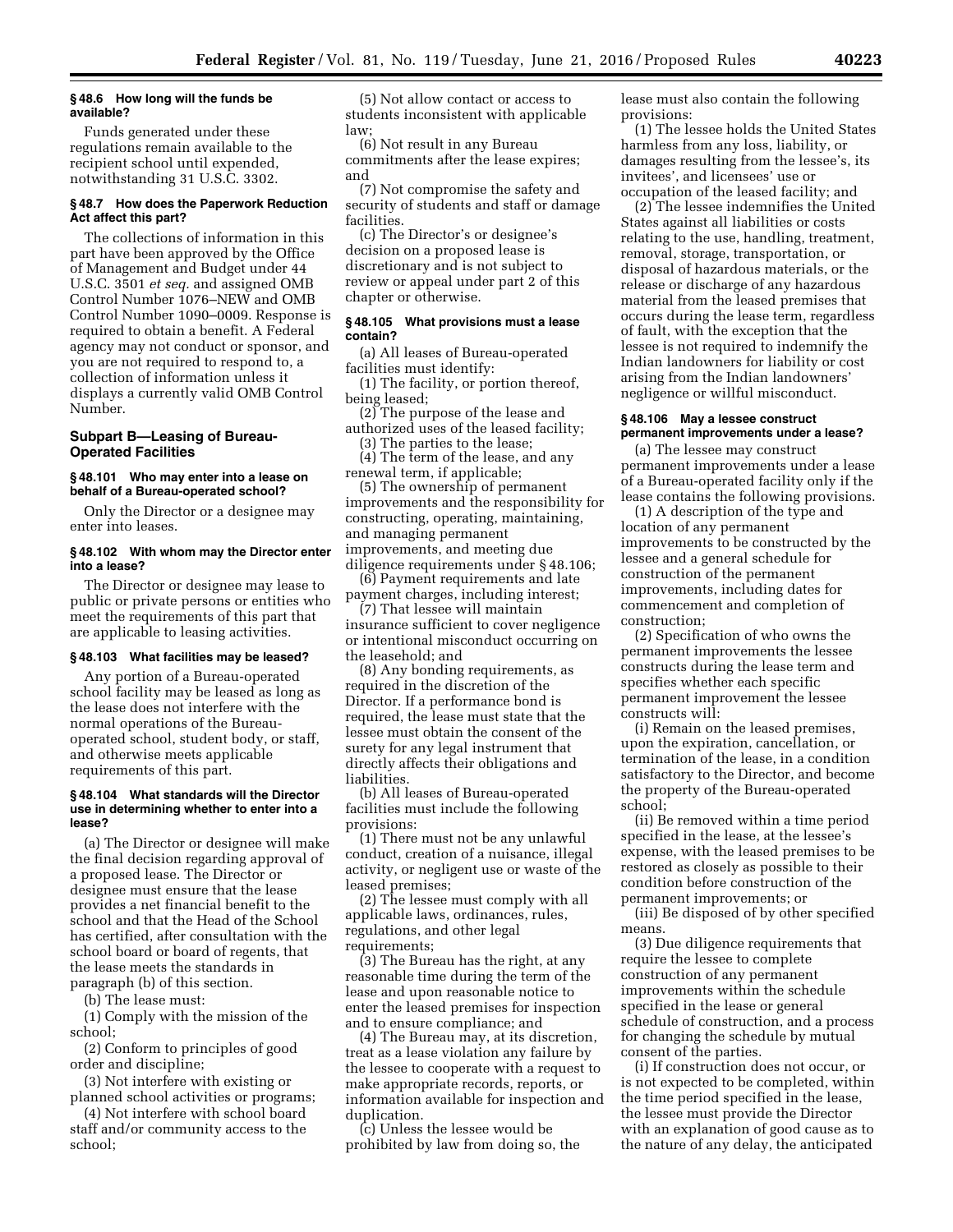date of construction of facilities, and evidence of progress toward commencement of construction.

(ii) Failure of the lessee to comply with the due diligence requirements of the lease is a violation of the lease and may lead to cancellation of the lease.

(b) The lessee must prepare the required information and analyses, including information to facilitate the Bureau's analysis under applicable environmental and cultural resource requirements.

(c) The Bureau may take appropriate enforcement action to ensure removal of the permanent improvements and restoration of the premises at the lessee's expense before or after expiration, termination, or cancellation of the lease. The Bureau may collect and hold the performance bond or alternative form of security until removal and restoration are completed.

(d) The due diligence requirements of this section do not apply to leases for religious, educational, recreational, cultural, or other public purposes.

#### **§ 48.107 What consideration may a Bureau-operated school accept in exchange for a lease?**

A Bureau-operated school may accept only funds as consideration for a lease.

## **§ 48.108 How will the Bureau determine appropriate consideration for a lease?**

The Bureau will determine what consideration is appropriate for a lease by considering, at a minimum, the following factors:

(a) The indirect and direct costs of the lease; and

(b) Whether there will be a net financial benefit to the school.

# **§ 48.109 Who may use the funds?**

The Bureau-operated school may use funds, including late payment charges, received as compensation for leasing that school's facilities. The funds must first be sent to the Bureau official as provided for in the subject lease for processing in accordance with § 48.112.

#### **§ 48.110 For what purposes may a Bureauoperated school use the funds?**

The Bureau-operated school must first use the funds to pay for indirect and direct costs of the lease. The Bureauoperated school must use the remaining funds for any school purposes.

### **§ 48.111 How does a lessee pay the Bureau-operated school under a lease?**

A lessee must pay consideration and any late payment charges due under the lease to the Bureau-operated school by certified check, money order, or electronic funds transfer made out to the Bureau and containing identifying information as provided for in the lease.

#### **§ 48.112 How are lease payments processed?**

The Bureau official must deposit funds received as lease consideration or late payment charge into the Treasury account set up to receive the proceeds from the Bureau-operated school's lease.

### **§ 48.113 Will late payment charges or special fees apply to delinquent lease payments?**

(a) Late payment charges will apply as specified in the lease. The failure to pay these amounts will be treated as a lease violation.

(b) We may assess the following special fees to cover administrative costs incurred by the United States in the collection of the debt, if rent is not paid in the time and manner required, in addition to late payment charges that must be paid under the terms of the lease:

| The lessee will<br>$pav \dots$         | For $\ldots$                                                                        |
|----------------------------------------|-------------------------------------------------------------------------------------|
| $(1)$ \$50.00<br>$(2)$ \$15.00         | Any dishonored check.<br>Processing of each notice or<br>demand letter.             |
| $(3)$ 18 percent<br>of balance<br>due. | Treasury processing fol-<br>lowing referral for collec-<br>tion of delinquent debt. |

#### **§ 48.114 How will the Bureau monitor the results achieved by the use of funds received from leases?**

The Head of the School for each Bureau-operated school that has active leases under this part must submit a quarterly report to the Director, the designee, and the Office of Facilities Management and Construction. The report must contain the following information:

(a) A list of leases and the facilities covered by each lease;

(b) An accounting of receipts from each lease;

(c) An accounting of all expenditures and the supporting documentation showing that expenditures were made for school purposes;

(d) A report of the benefits provided by the leasing program as a whole;

(e) A certification that the terms of each lease were met or, if the terms of a lease were not met, the actions taken as a result of the noncompliance; and

(f) Any unexpected expenses incurred.

### **§ 48.115 Who may investigate compliance with a lease?**

The Head of the School or his designee or any Bureau official may enter the leased facility at any reasonable time, upon reasonable notice, and consistent with any notice requirements under the lease to

determine if the lessee is in compliance with the requirements of the lease.

## **§ 48.116 What will the Bureau do about a violation of a lease?**

(a) If the Bureau determines there has been a violation of the conditions of a lease, it will promptly send the lessee and any surety and mortgagee a notice of violation, by certified mail, return receipt requested.

(1) The notice of violation will advise the lessee that, within 10 business days of the receipt of a notice of violation, the lessee must:

(i) Cure the violation and notify the Bureau in writing that the violation has been cured;

(ii) Dispute the determination that a violation has occurred; or

(iii) Request additional time to cure the violation.

(2) The notice of violation may order the lessee to cease operations under the lease.

(b) A lessee's failure to pay compensation in the time and manner required by the lease is a violation of the lease, and the Bureau will issue a notice of violation in accordance with this section requiring the lessee to provide adequate proof of payment.

(c) The lessee and its sureties will continue to be responsible for the obligations in the lease until the lease expires, or is terminated or cancelled.

### **§ 48.117 What will the Bureau do if a lessee does not cure a lease violation on time?**

(a) If the lessee does not cure a violation of a lease within the required time period, or provide adequate proof of payment as required in the notice of violation, the Bureau will take one or more of the following actions:

(1) Cancel the lease;

(2) Invoke other remedies available under the lease or applicable law, including collection on any available performance bond or, for failure to pay compensation, referral of the debt to the Department of the Treasury for collection; or

(3) Grant the lessee additional time in which to cure the violation.

(b) The Bureau may take action to recover unpaid compensation and any associated late payment charges, and does not have to cancel the lease or give any further notice to the lessee before taking action to recover unpaid compensation. The Bureau may still take action to recover any unpaid compensation if it cancels the lease.

(c) If the Bureau decides to cancel the lease, it will send the lessee and any surety and mortgagee a cancellation letter by certified mail, return receipt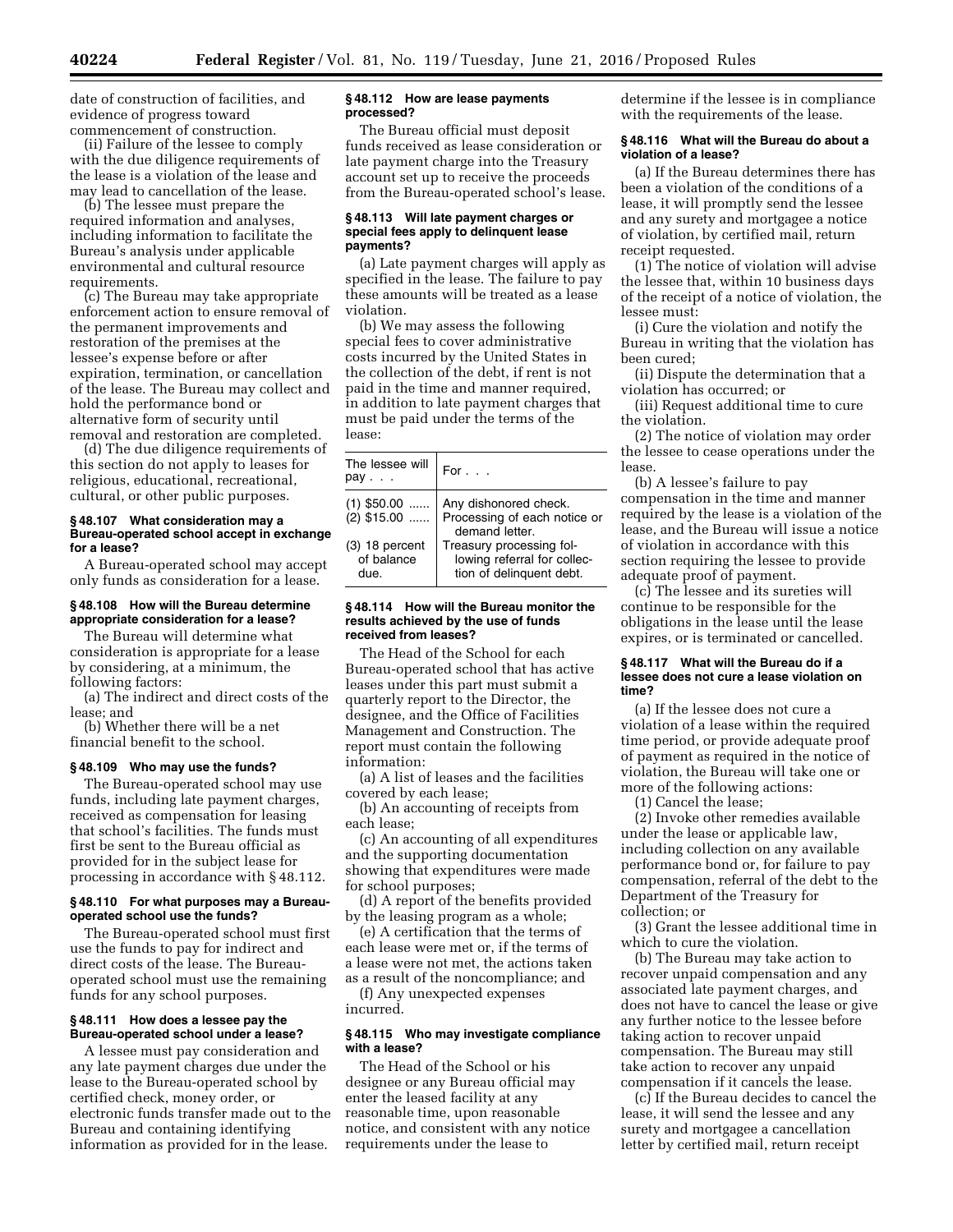requested, within 5 business days of our decision. The cancellation letter will: (1) Explain the grounds for

cancellation;

(2) If applicable, notify the lessee of the amount of any unpaid compensation or late payment charges due under the lease;

(3) Notify the lessee of the lessee's right to appeal under part 2 of this chapter, including the possibility that the official to whom the appeal is made may require the lessee to post an appeal bond;

(4) Order the lessee to vacate the property within 31 days of the date of receipt of the cancellation letter, if an appeal is not filed by that time; and

(5) Order the lessee to take any other action the Bureau deems necessary to protect the facility.

(d) The Bureau may invoke any other remedies available to us under the lease, including collecting on any available performance bond.

### **§ 48.118 May a lease be assigned, subleased, or mortgaged?**

A lessee may assign, sublease, or mortgage a lease only with the approval of the Director.

#### **Subpart C—Fundraising Activities**

### **§ 48.201 To whom does this subpart apply?**

This subpart applies to employees under the direction and supervision of the Director that fundraise for a Bureauoperated school. This subpart does not apply to students who fundraise.

#### **§ 48.202 May employees fundraise?**

(a) Employees may fundraise for school purposes as part of their official duties using their official title, position and authority, or in a personal capacity, so long as:

(1) The Bureau official approves the fundraising in advance and certifies that it complies with this subpart; and

(2) The employees ensure the fundraising conforms to the requirements of this subpart.

(b) Nothing in this part allows participation in political or other activities prohibited by law.

### **§ 48.203 How much time may employees spend fundraising?**

(a) Each authorized employee may spend no more than a reasonable portion of his or her official duties as an employee in any calendar year fundraising.

(b) There is no limit to the time employees may spend fundraising in a personal capacity when not on duty, as long as other requirements of this subpart are met.

#### **§ 48.204 For what school purposes may employees fundraise?**

Employees may fundraise for school purposes as defined in § 48.3.

## **§ 48.205 What are the limitations on fundraising?**

(a) Fundraising may not include any gaming or gambling activity.

(b) Fundraising may not violate, or create an appearance of violating, any applicable ethical statutes or regulations.

(c) Fundraising and donations must maintain the integrity of the Bureauoperated school programs and operations, including but not limited to the following considerations:

(1) The donation may not, and may not appear, to be an attempt to influence the exercise of any regulatory or other authority of the Bureau;

(2) The donation may not require commitment of current or future funding that is not planned or available;

(3) The donation must be consistent with, and may not otherwise circumvent, law, regulation, or policy;

(4) The Bureau-operated school must be able to properly utilize or manage any donated real or personal property within policy, programmatic, and management goals;

(5) Any conditions on the donation must be consistent with authorized school purposes and any relevant policy or planning documents;

(6) The donation may not be used by the donor to state or imply endorsement by the Bureau or Bureau-operated school of the donor or the donor's products or services;

(7) The donation, if it consists of personnel or funding to hire personnel, must be structured such that the donated or funded personnel do not inappropriately influence any Bureau regulatory action or other significant decision.

(d) The fundraising and donation must maintain the impartiality, and appearance of impartiality, of the Bureau, Bureau-operated school, and its employees, including but not limited to the following considerations:

(1) The proposed donation may be only in an amount that would not influence or appear to influence any pending Bureau decision or action involving the donor's interests;

(2) There may be no actual or implied commitment to take an action favorable to the donor in exchange for the donation;

(3) The donor may not obtain or appear to obtain special treatment dealing with the Bureau or Bureauoperated school.

(e) The fundraising and donation must maintain public confidence in the Bureau and Bureau-operated school, its programs, and its personnel, including but not limited to the following considerations:

(1) The fundraising and acceptance of the donation would not likely result in public controversy;

(2) Any conditions on donations must be consistent with the Bureau and Bureau-operated school's policy, goals, and programs; and

(3) The fundraising and donation may not involve any inappropriate goods or services.

(f) Participation in fundraising is voluntary. No student, community member, or organization shall be forced, coerced or otherwise unduly pressured to participate in fundraising. No reprimand, condemnation, nor criticism shall be made of, nor any retaliatory action taken against, any student, community member, or organization for failure to participate or succeed in fundraising.

### **§ 48.206 What approvals are necessary to accept a donation?**

(a) Prior to accepting a donation, the Bureau official must approve the acceptance and certify that it complies with this subpart, including the considerations of § 48.205, Departmental policy, and any applicable statute or regulation.

(b) Prior to accepting a donation that consists of volunteer services, the Bureau official must approve the acceptance and certify that it complies with this subpart, including the considerations of § 48.205, 25 CFR 38.14, Departmental policy, and any applicable statute or regulation.

### **§ 48.207 How may donations solicited under this subpart be used?**

(a) The Bureau official must deposit all income from the fundraising into the Treasury account set up to receive the proceeds from the fundraising activities authorized under this part. The Bureauoperated school must first use the funds to pay documented costs of the fundraising activity and must use the remaining funds in accordance with paragraph (b) of this section.

(b) Funds and in-kind donations solicited under this subpart may be used for the school purposes identified in the solicitation. If the solicitation did not identify the school purposes, the funds and in-kind donations may be used for any school purposes defined in § 48.3.

(c) Each Bureau-operated school that has received donations must submit a quarterly report to the Director containing the following information:

(1) A list of donors, donation amounts, and estimated values of donated goods and services;